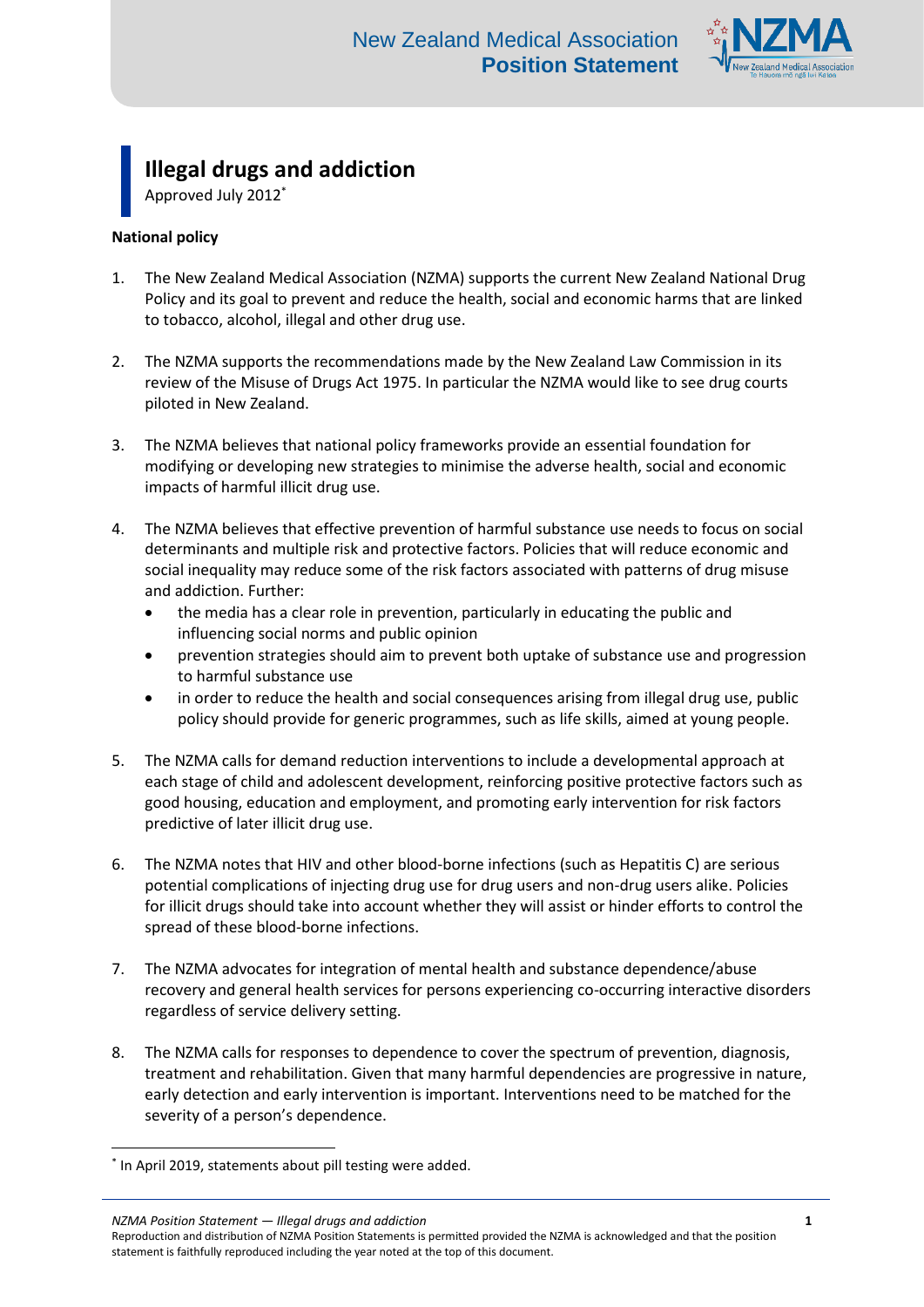

9. The NZMA encourages consideration of a model similar to that for smoking that separates the impact of the dependency between its owner and the family/society where individuals are supported to reduce or cease their harmful dependencies while simultaneously ensuring that the dependency does not impact negatively on others.

## **The health/criminal divide**

- 10. The NZMA believes that the Government must re-define illicit drugs primarily as a health and social issue, with funding for health and social interventions increased to the same level as that for law enforcement.
- 11. The NZMA believes that addiction should be regarded as a disease. Therefore, individuals suffering with drug dependency should be diverted, whenever possible, from the criminal justice system to treatment and rehabilitation.

### **Harm minimisation**

- 12. The NZMA notes that there is no perfect solution to the problems resulting from illicit drug use and that, therefore, New Zealand needs to support ongoing activities that identify and adopt solutions that create the least harm in the community and, in particular, those strategies that reduce the supply of and demand for drugs. The NZMA also acknowledges that eradication of all drug use is unlikely and that while for some people abstinence will be an appropriate goal, for other people reduction in the use or behaviour is more feasible as a means of reducing harm.
- 13. The NZMA calls for the Government to provide sufficient funding to allow harm minimisation interventions to be expanded to meet public health need.
- 14. The NZMA supports innovative community-based trials that take into account the broader context of the needs and problems facing communities and or population sub-groups (e.g. employment status, health status (including mental health), homelessness, isolation, recreation opportunities, cultural considerations, family support, community development and access to services). The NZMA supports carefully designed pill testing trials at festivals. Pill testing within these trials should be conducted in purpose-designed facilities by appropriately qualified technical specialists and should be accompanied by appropriate advice and information to allow people to make informed choices.

### **Treatment**

- 15. The NZMA believes that responses to illicit drug use need to cover prevention, identification, diagnosis, treatment and rehabilitation.
- 16. The NZMA notes that most people with substance use problems do not attend specialist alcohol and other drug agencies. Consequently, competencies in treating substance use problems need to be widely available among medical practitioners and other health professionals. They also need to be evidence-based and implemented using standard scientific methodology.

*NZMA Position Statement — Illegal drugs and addiction* **2**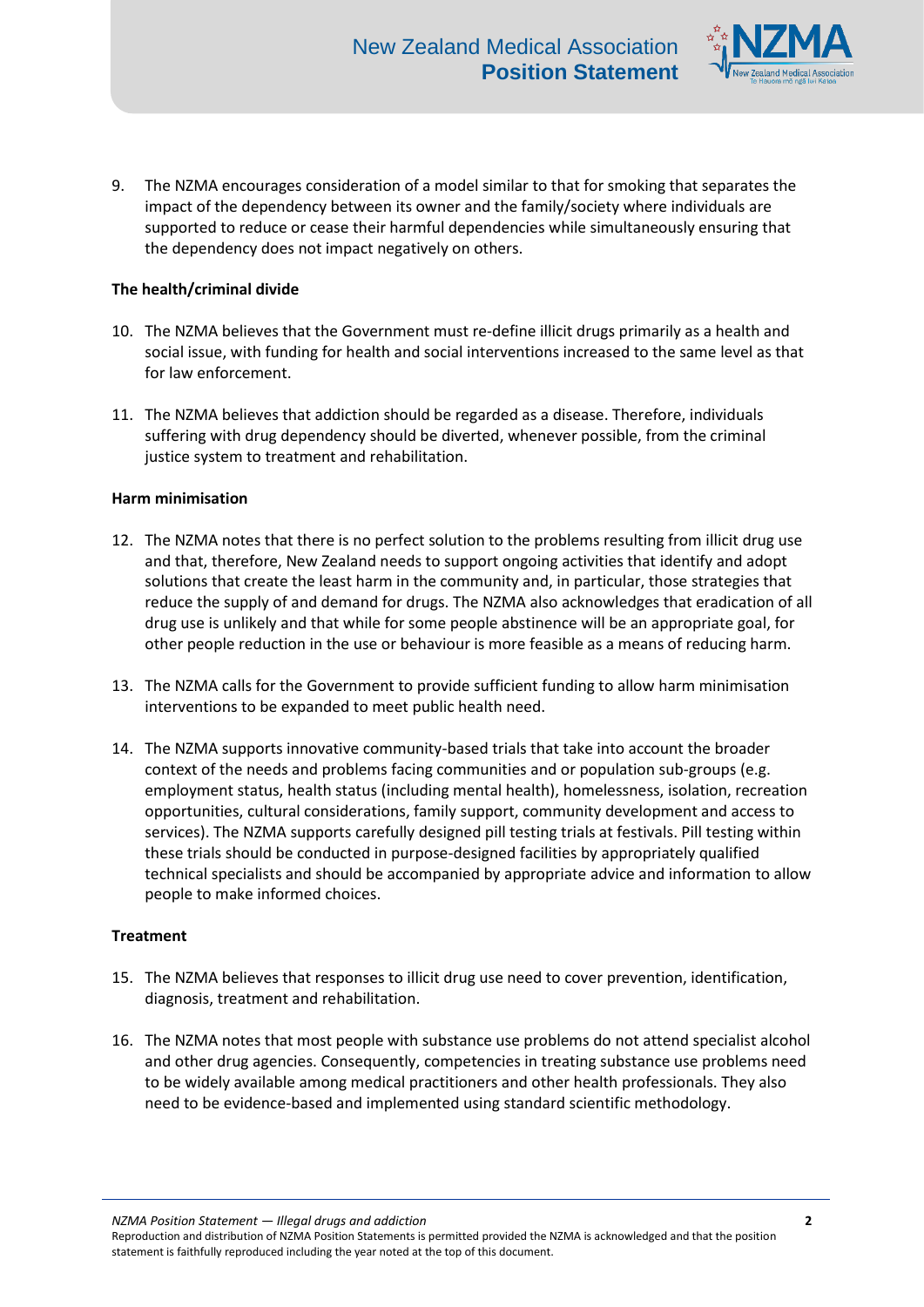

- 17. The NZMA believes that treatment approaches should consider the needs and engagement of other family members, including children, to improve outcomes for all those affected by an individual's problematic alcohol or other drug use.
- 18. The NZMA calls on government to fund research into the best treatment methods, including the development of possible suitable pharmacotherapies, for those who are dependent on illicit drugs or those who wish to reduce or cease their use.
- 19. The NZMA calls for psychological and pharmaceutical evidence-based treatments to be available for those who wish to decrease or cease their use of illicit drugs.
- 20. The NZMA supports the involvement of consumers of mental health and substance dependence/abuse services in the planning, implementation and evaluation of early identification and intervention, treatment, and recovery support services for mental health conditions, substance dependence/abuse conditions, and co-occurring interactive disorders.

# **Medical practitioners**

- 21. The NZMA believes that doctors have an important role in educating people about illicit drug use and supporting those with problems associated with it. The NZMA calls for better links between primary care and specialist mental health and drug and alcohol services. There is a need to reduce barriers and improve services for those seeking treatment for problems associated with illicit drug use.
- 22. The NZMA believes that medical practitioners should be aware of patterns of substance dependency, including polysubstance abuse with or without alcohol. Appropriate information regarding such misuse should be available to patients. Medical practitioners should familiarise themselves with the signs, symptoms and emergency treatment of users of illicit substances.
- 23. The NZMA notes that general practitioners are the preferred first point of contact for most drug users, the vast majority of whom are neither in contact with the police nor with specialist drug agencies. There should therefore be a sustained investment in the training of general practitioners on how best to engage drug users and in the application of evidence-based brief motivational interventions that have been demonstrated to lead to positive lifestyle changes and a reduction in drug related harm. General Practitioners also need to have a range of options for referral of illegal drug users.
- 24. The NZMA urges that emergency department staffing include a specialist drugs liaison officer to be available to engage and support those presenting with drug related problems.

### **Education**

25. The NZMA believes that users of illicit substances need information on the adverse psychological and physical outcomes associated with their use. Where appropriate this information should include advice on prevention of disease transmission and how to reduce the probability and severity of complications. Education on the physical, family and social consequences of continuing dependence should be provided to users.

*NZMA Position Statement — Illegal drugs and addiction* **3**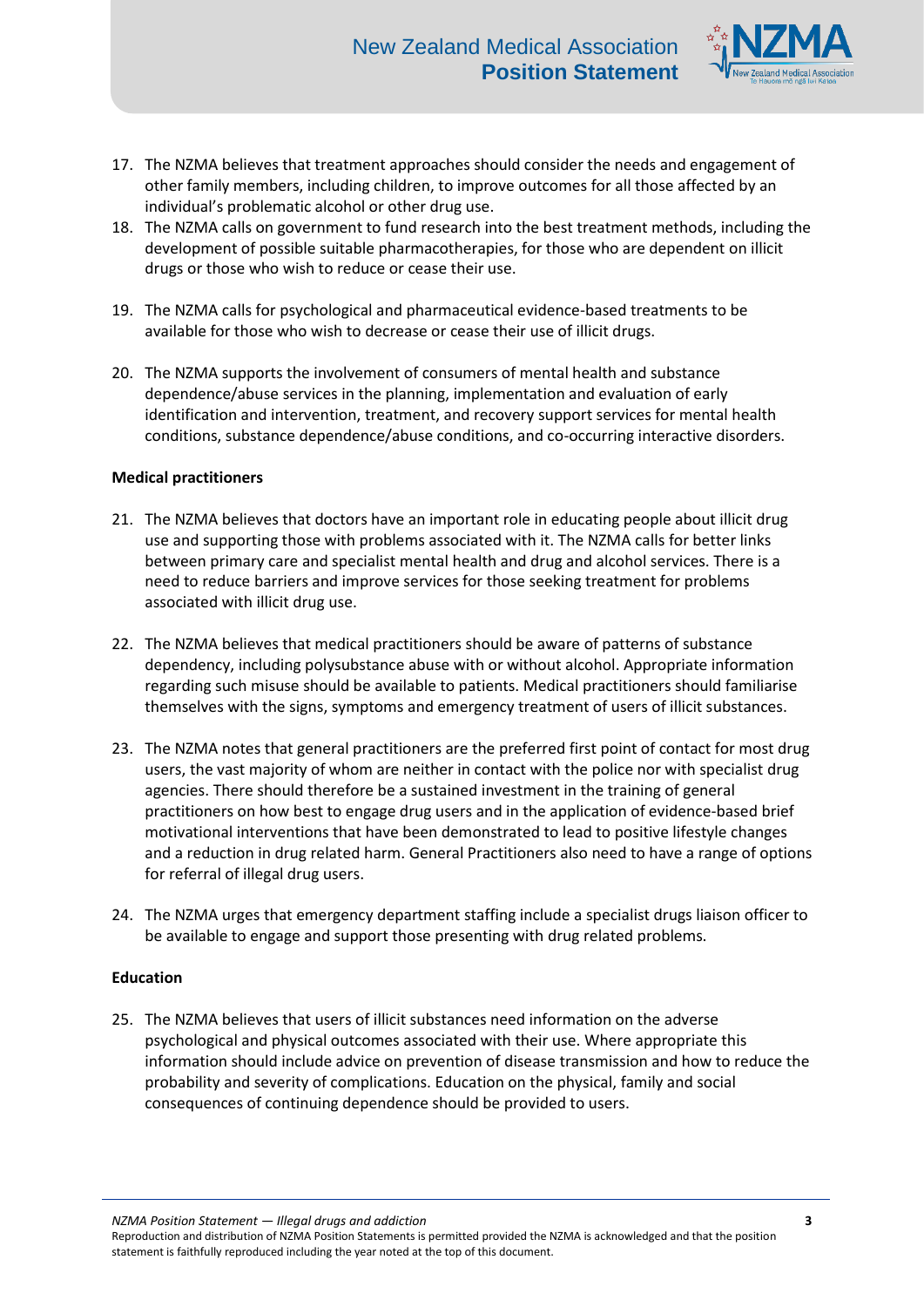

- 26. The NZMA believes that young people in particular have specific information and education needs in the area of substances and behaviours. There are school-based life skills programmes that are evidence-based for effectiveness at preventing or reducing substance use. No child should be denied access to such programmes.
- 27. The NZMA supports a comprehensive and sustained public education programme on the health and social consequences of illegal drug use.

### **Research**

- 28. The NZMA supports research, from both a genetic and socioeconomic perspective, to identify those young people most at risk of drug induced psychosis and the efforts that can be made to reduce that risk.
- 29. The NZMA calls for more research into the methods of education about substance abuse, and into the evaluation of those methods. Current data on the causes, extent and effects of substance abuse in New Zealand and steps should be undertaken to acquire the necessary data.
- 30. The NZMA notes that there is a need for research studies that focus on social, cultural and economic determinants of drug use. Areas for further research include:
	- the influence of peers in the transition from drug use to abuse
	- greater specificity of familial effects; protective factors
	- ethnographic contexts of drug use
	- the interaction of illicit drug use and child abuse
	- the influence of the media, fashions and fads on recreational and dependent drug use
	- impact of law enforcement on harms and the illicit drug market
	- how to shape markets that produce the least adverse health effects
	- multidisciplinary studies on the variables biological, contextual and social associated with drug use.
- 31. The NZMA advocates for rigorous research and evaluation of implementation strategies to support evidence-informed policy making and assess the cost effectiveness of proven interventions.

*NZMA Position Statement — Illegal drugs and addiction* **4**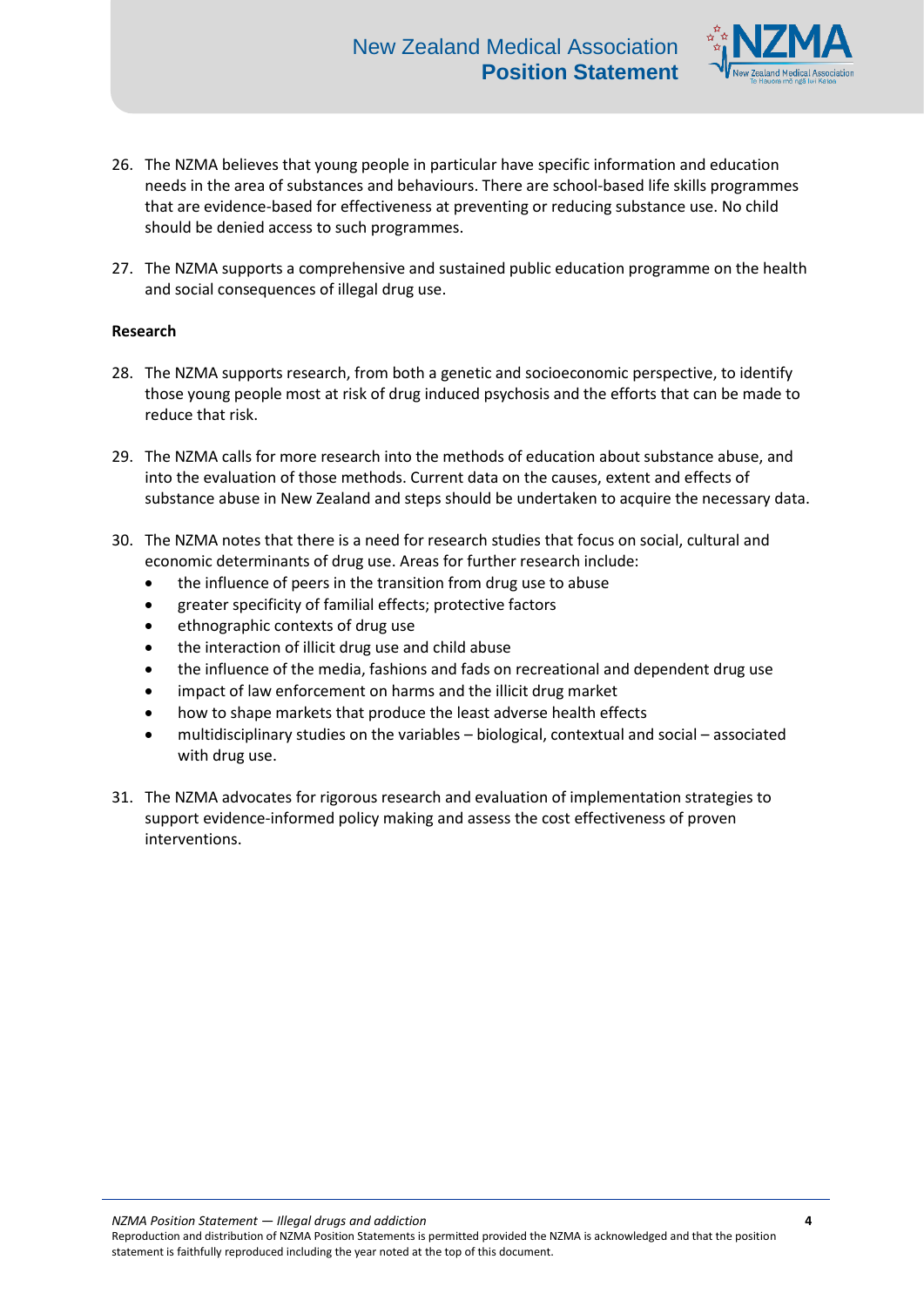

# **Appendix 1**

### **Background information in support of position statement**

Drug use for recreational purposes is relatively common in New Zealand. The report prepared by the Ministry of Health "Drug Use in New Zealand; Key Results of the 2007/08 New Zealand Alcohol and Drug Survey<sup>2</sup>" is illuminating. While it is important to remember that the report is based on self reported data, the survey found that one in six (16.6%) people aged 16–64 years admitted having used drugs (excluding alcohol, tobacco and BZP party pills) recreationally in the past year, representing almost half a million (438,200) New Zealanders aged 16–64 years. The majority of these people had used cannabis, with 14.6% of all New Zealanders aged 16–64 years having used cannabis in the previous year.

Of those about one in five past-year drug users (18.6%) reported having experienced any harmful effect in the past year due to their drug use. Among past-year drug users, the most commonly reported harmful effects due to their drug use in the past year were on financial position (10.8%), friendships or social life (8.5%) and home life (8.4%). Furthermore, 7.2% of past-year drug users reported having had one or more days off work or school in the past year due to their drug use<sup>3</sup>.

Overall, the report concluded that the results of this study showed that drug use is a substantial health issue in New Zealand.

There are a range of illegal drugs in New Zealand, and include methamphetamine in its pure form ("P" if New Zealand made; "ice" or "crystal meth" if imported), heroin and "homebake" (New Zealand made opiate), GHB ("Fantasy"); cocaine, and lesser strength amphetamine-like drugs such as MDMA ("Ecstasy"), non-prescribed Ritalin and some party drugs (BZP) which were made illegal in April 2008<sup>4</sup>.

As noted above, cannabis is an illegal drug. It is not however covered in this statement specifically as the NZMA has developed a separate position statement on this.

#### **Risk factors for illicit drug use**

There are a range of health risk behaviours with common social determinants and shared risk and protective factors, one of which is illicit drug use.<sup>5</sup> Social disadvantage and material deprivation are clearly linked to health damaging behaviours including tobacco use, alcohol abuse and illicit drug use.<sup>6</sup> Although these macro level influences exist, a range of modifiable risk and protective factors may mediate the relationship between social disadvantage and drug use and drug-related harm, along with other outcomes. Social disadvantage, social isolation and marginalisation are strong

 $\overline{a}$ 

*NZMA Position Statement — Illegal drugs and addiction* **5**

<sup>2</sup> Published January 2010

<sup>&</sup>lt;sup>3</sup> Above n1

<sup>4</sup> Abacus http://www.acts.co.nz/Art\_Methamphetamine\_P\_illegal\_drugs.php

<sup>5</sup> VicHealth Position Paper – Illicit Drugs. July 2006: The National Drug Research Institute and the Centre for Adolescent Health. 2004. "The Prevention of Substance Use, Risk and Harm in Australia - a Review of the Evidence: Summary." Canberra: Commonwealth of Australia.

http://www.health.gov.au/internet/wcms/publishing.nsf/Content/health-pubhlth-publicat-documentmono\_prevention-cnt.htm/\$FILE/prevention\_summary.pdf

Spooner C, Hall W and Lynskey M. 2001. "Structural Determinants of Youth Drug Use". National Drug and Alcohol Research Centre.: http://www.ancd.org.au/publications/pdf/rp2\_youth\_drug\_use.pdf <sup>6</sup> Above n 4

Reproduction and distribution of NZMA Position Statements is permitted provided the NZMA is acknowledged and that the position statement is faithfully reproduced including the year noted at the top of this document.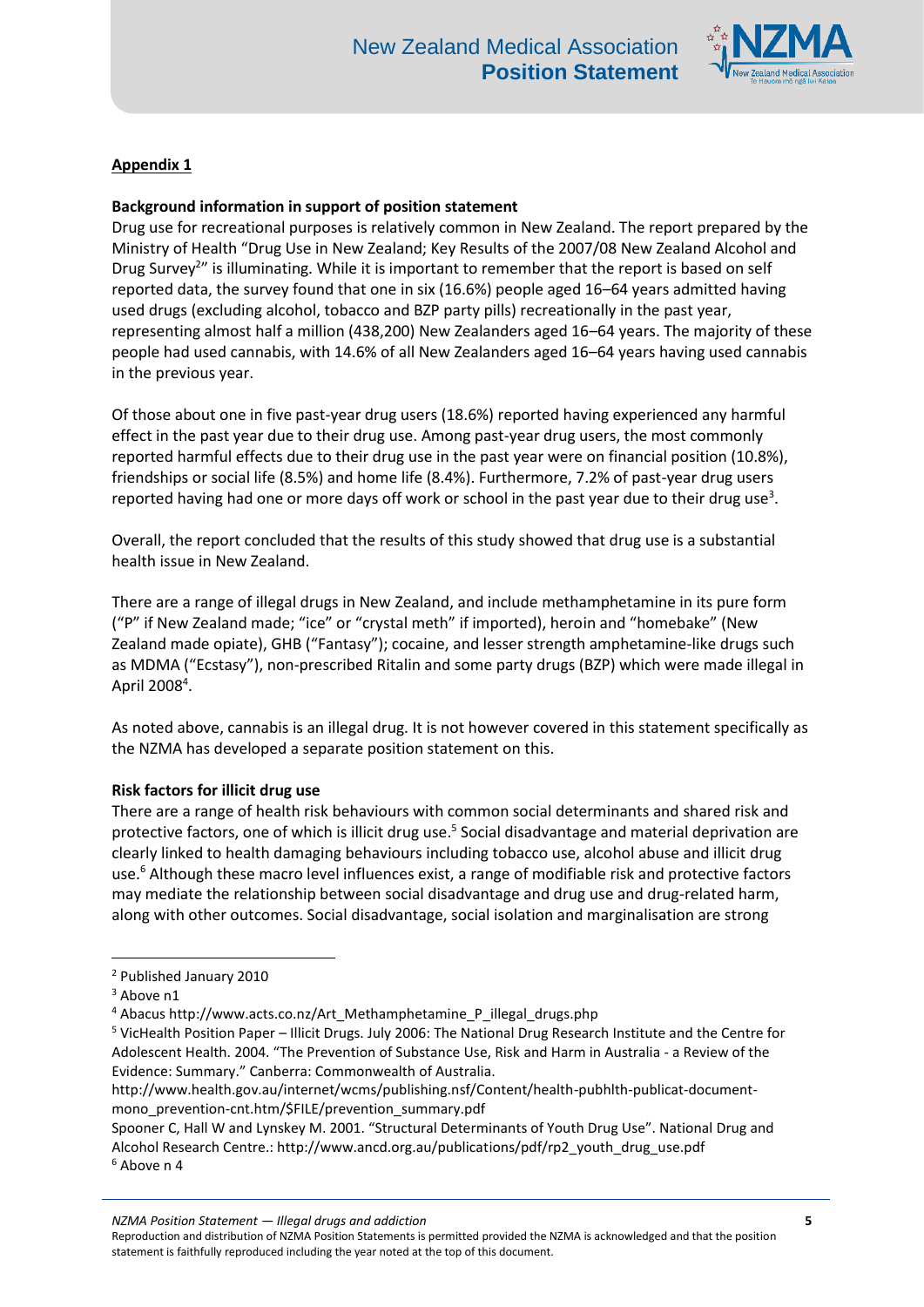

predictors for drug use while contexts that facilitate social bonding, such as strong family attachments and/or belonging to social, sporting or other interest groups, are known protective factors. Risk factors associated with drug use in young people include personality and peer influences e.g. aggressive or problem behaviours, association with friends who are using drugs, family influences (e.g. family conflict, family impoverishment and family history of drug abuse), school influences (e.g. academic failure, lack of attachment or commitment to school and persistent problem behaviours in school) and community influences (e.g. drug laws and regulations, community attitudes, living in a neighbourhood which is poor or has high crime levels, and availability of drugs in the community)<sup>7</sup>.

Protective factors which may reduce risk of drug use in young people include attachment to family, parental harmony, having a sense of belonging and fitting in at school, positive experiences and achievements at school, having someone outside the family who believes in them, contributing to their school and community, and feeling loved and respected<sup>8</sup>. In respect of the social determinants of health and how this may impact on illicit drug use, the NZMA published in 2011 its position statement on "Health Equity". A copy of this statement can be found at http://www.nzma.org.nz/sites/all/files/ps\_healthequity.pdf.

### **Effects of illicit drug use**

While illicit drugs cause pleasurable highs in the short term, the side effects and long term repercussions are serious and outweigh the highs. Depending on the drug taken these can include confusion, anxiety, depression, paranoia, psychosis, dependency, addiction and even death<sup>9</sup>.

In addition to the above harms there is also a strong – albeit complex – correlation between illicit drug use and suicide. This is dealt with further below.

Users of illicit drugs also commonly suffer both socially and economically from use. The 2007/8 survey on drug use in New Zealand found that of those who took part in the survey and reported on their drug use, the most common harmful effect for them was on their financial position (10.8%), friendships or social life (8.5%) and home life  $(8.4%)^{10}$ .

In respect of methamphetamine the New Zealand Police report that the quick development of tolerance for the drug leads to increased use and this in turn results in compounding paranoia, psychosis and extreme mood swings. This in turn can lead to violence and violent offending such as serious assault and even homicide, especially when the intense craving for the drug often leads to repeated use for days on end, without sleep or food $^{11}$ .

1

*NZMA Position Statement — Illegal drugs and addiction* **6**

<sup>7</sup> Above n 4. Australian Drug Foundation. 2002. "Drug Prevention Strategies: Drug Prevention in the Family" Fact Sheet. http://www.druginfo.adf.org.au/article.asp?ContentID=drug\_prevention\_in\_the\_family <sup>8</sup> Above n 4, Spooner C, Hall W and Lynskey M. 2001. "Structural Determinants of Youth Drug Use". National Drug and Alcohol Research Centre. http://www.ancd.org.au/publications/pdf/rp2\_youth\_drug\_use.pdf Lane J, Gerstein D and Huang L. 2001. "Risk and Protective Factors for Adolescent Drug Use: Findings from the 1997 National Household Survey on Drug Abuse". Department of Health and Human Services USA. http://oas.samhsa.gov/NHSDA/NAC97/Table\_of\_Contents.htm

<sup>9</sup> http://drugabuse.gov/NIDAHome.html

 $10$  Above, n 4

<sup>11</sup> http://www.police.govt.nz/safety/meth.html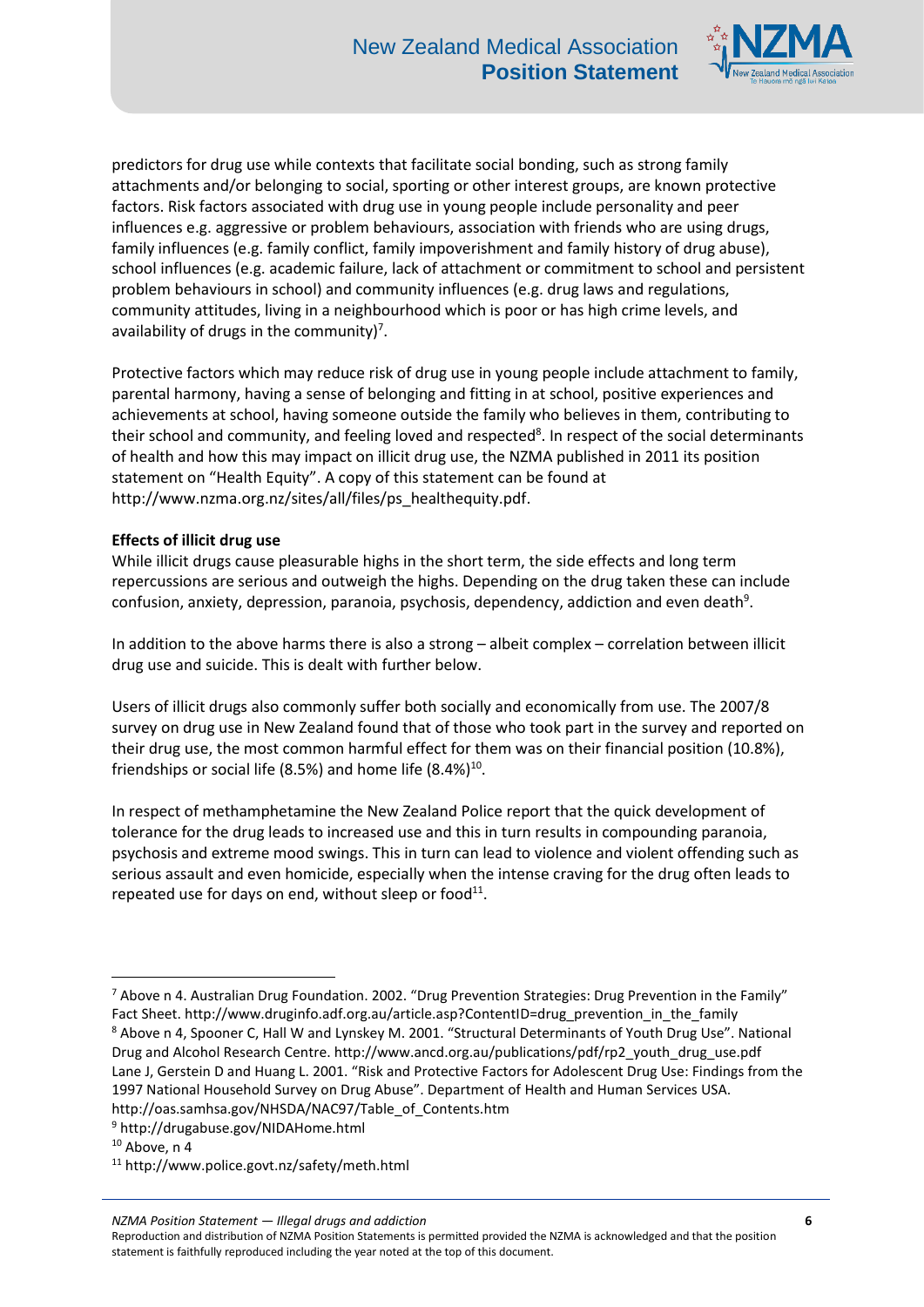

Because drugs like methamphetamine are expensive, users often fund their addiction by resorting to crime. New Zealand Police have investigated an increasing number of homicides where the distribution, use or debts associated with methamphetamine have had a direct link to the crime<sup>12</sup>.

## **Addiction**

Drug abuse and dependence are recognised as primary, progressive, chronic, relapsing and treatable diseases, with clear diagnostic categories in the American Psychiatric Association' Diagnostic and Statistical Manual-Fourth Edition (DSM-IV) and with evidence-based treatment principles and protocols<sup>13</sup>. About half of those with schizophrenia are likely to have a co-occurring substance use disorder over their lifetime; with bipolar disorder, that likelihood increases even more so. People with major depression and panic disorders are likely to have co-occurring substance use disorders at the rates of nearly 30% and 22% respectively as compared with about 15% in the general population.

The World Health Organisation published a report titled "Neuroscience of Psychoactive Substance Use and Dependence" in 2004. The report summary presents the current state of knowledge from neuroscience research and underscores the following points.

- There is a need to increase public awareness regarding the complex nature of the problems and the biological processes underlying drug dependence.
- "...with recent advances in neuroscience, it is clear that substance dependence is a disorder of the brain as any other neurological or psychiatric illness."
- "Substance dependence is a chronic, relapsing disorder with a biological and genetic basis, and is not simply due to a lack of will or desire to quit."
- The greatest barrier to integrated treatment is the "silo" mentality the fragmentation of mental health and substance use treatment services<sup>14</sup>.

### **Drug addiction and mental health**

There is a strong link between substance abuse and mental health. Research shows that substance use, intoxication, harmful use, withdrawal and dependence may lead to or exacerbate psychiatric or psychological symptoms or syndromes<sup>15</sup>. Conversely, psychological morbidity and psychiatric disorder may lead to substance use, harmful use, and dependence (addiction). The most common associations for substance misuse are with depression, anxiety and schizophrenia, but eating, post traumatic stress, attention deficit, hyperactivity and memory disorders also occur<sup>16</sup>. Alcohol

**.** 

<sup>16</sup> Above n 14, Advisory Council on the Misuse of Drugs (2008) Cannabis: Classification and Public Health, London, Home Office; Arendt, M. (2005) Cannabis-induced psychosis and subsequent schizophrenia spectrum disorders: follow-up study of 535 incident cases, British Journal of Psychiatry, 18, 6, pp.510–515. Bott, K., Meyer, C., Rumpf, H-J., Hapke, U., and John, U. (2005) Psychiatric disorders among at-risk consumers of alcohol in the general population, Journal of Studies on Alcohol, 66 (March), pp.246–253. Cantwell, R. and Scottish Co

 $12$  Above n 10

<sup>&</sup>lt;sup>13</sup> Mental Health America (previously known as the National Mental Health Association), Position Statement 33: Substance use, abuse, or dependence and co-occurring interactive disorders. Approved 6 October 2007; Marwick, CP and McLellan, AT (1996) "Myths About the Treatment of Addiction," The Lancet, p 347 <sup>14</sup> Above n 12; New Freedom Commission on Mental Health, /Achieving the Promise: Transforming Mental Health Care in America./Final Report/. DHHS Pub. No. SMA-03-3832. Rockville, MD: 2003.

<sup>&</sup>lt;sup>15</sup> Crome, I et al, SCIE Research briefing 30: The relationship between dual diagnosis: substance misuse and dealing with mental health issues. January 2009, http://www.scie.org.uk/publications/briefings/briefing30/ Crome I. B. (2006) An epidemiological perspective of psychiatric co morbidity and substance misuse: The UK experience/example, in Baldacchino, A. and Corkery, J. (Eds.) Co morbidity: Perspectives Across Europe (ECCAS Monograph No. 4) pp.45–60.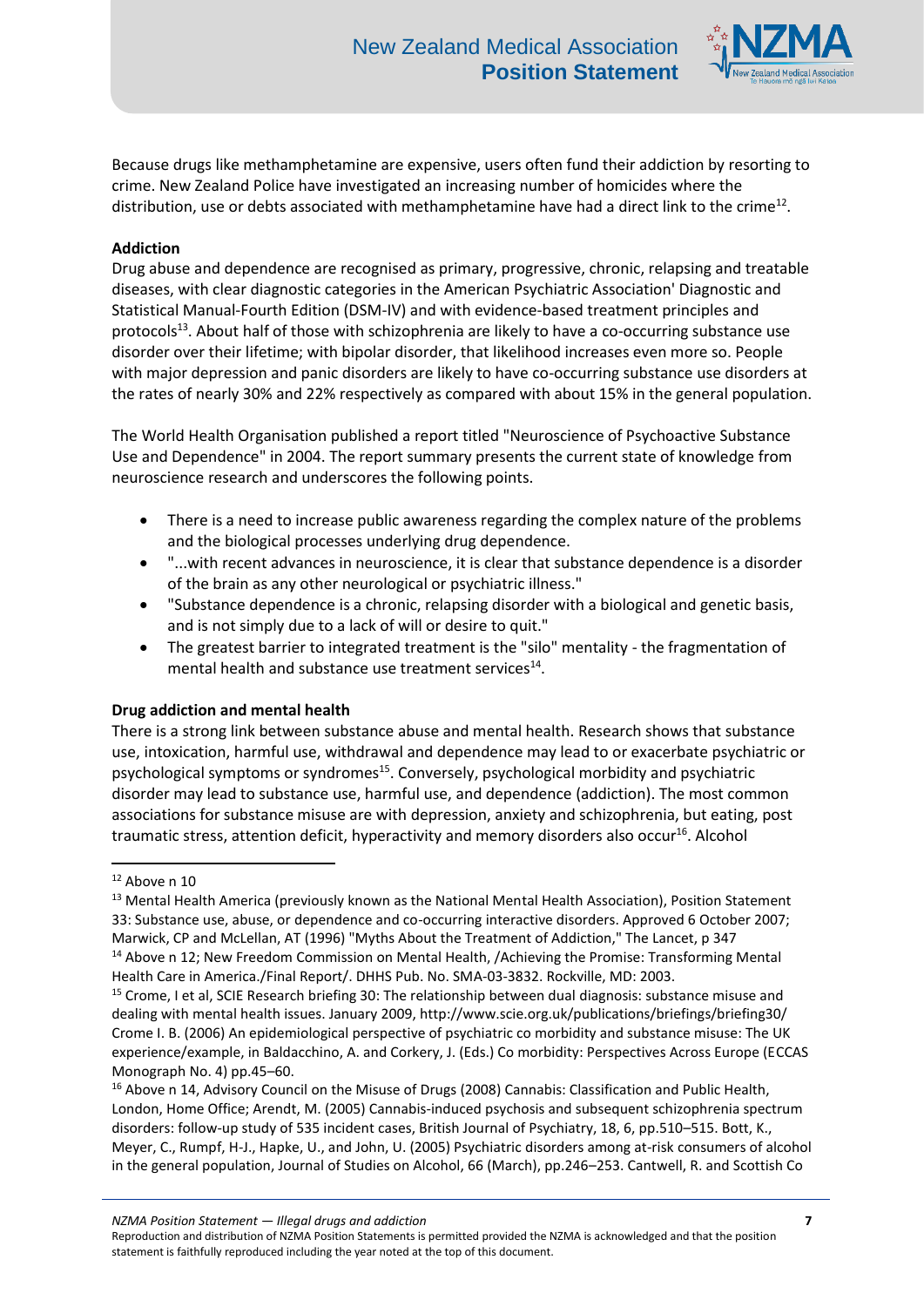

problems, for example, are often seen with bipolar disorders, schizophrenia, and personality disorders<sup>17</sup>, while concurrent use of other illicit substances is well recognised in opiate dependence. Cocaine users too, who may supplement their use with alcohol, may also have affective disorders and personality disorders.

# **Drug addiction and suicide**

1

Unsurprisingly given the link to mental health issues, drug use disorders have also been found to be strongly related to suicide risk<sup>18</sup>. Individuals with a substance use disorder (i.e. either a diagnosis of abuse or dependence on alcohol or drugs) are almost six times more likely to report a lifetime suicide attempt than those without a substance use disorder<sup>19</sup>. Numerous studies of individuals in drug and alcohol treatment show that past suicide attempts and current suicidal thoughts are common.

There are two possible ways drug use is thought to increase the chances of a person becoming suicidal.

- The biological and psychological effects of the abuse of substances can lead to short term suicide risk. The risk varies according to the chemicals components of the substance. Longterm substance abuse can lead to social issues such as financial stress, criminality, physical ill health or family breakdown, resulting in distress and social exclusion and thus suicide risk.
- Social disadvantage, childhood adversities, personal traumas and mental illness contribute to a risk for both substance abuse and suicide concurrently<sup>20</sup>.

Emerging research suggests that some individuals with particular types of substance use and abuse may be more likely to engage in suicidal behaviours. For example, individuals who use opiates, cocaine, and sedatives may have a noticeably higher risk of suicide than those who use other drugs<sup>21</sup>. Co-occurring alcohol and drug use disorders may be particularly strong indicators of

morbidity Study Group. (2003) Substance use and schizophrenia: effects on symptoms, social functioning and service use, British Journal of Psychiatry 182, pp.324–329.

<sup>&</sup>lt;sup>17</sup> Above n 14, Moran, P. (2006) Personality and substance use disorders in young adults. British Journal of Psychiatry, 188, 4, pp.374–379.

<sup>&</sup>lt;sup>18</sup> Ilgen, M and Kleinberg, F The Link between Substance Abuse, Violence, and Suicide, Implications and Interventions. The Psychiatric Times, January 2011

http://www.psychiatrictimes.com/suicide/content/article/10168/1780669 : Harris EC, Barraclough B. Suicide as an outcome for mental disorders. A meta-analysis. Br J Psychiatry. 1997;170:205-228. Wilcox HC, Conner KR, Caine ED. Association of alcohol and drug use disorders and completed suicide: an empirical review of cohort studies. Drug Alcohol Depend. 2004;76 (suppl):S11-S19.

<sup>&</sup>lt;sup>19</sup> Above n 17: Kessler RC, Borges G, Walters EE. Prevalence of and risk factors for lifetime suicide attempts in the National Co morbidity Survey. Arch Gen Psychiatry. 1999;56:617-626

<sup>&</sup>lt;sup>20</sup> Suicide Prevention Australia. Position Statement, Alcohol, Drugs and Suicide Prevention, June 2011

<sup>&</sup>lt;sup>21</sup> Above n 17: Ilgen MA, Harris AH, Moos RH, Tiet QQ. Predictors of a suicide attempt one year after entry into substance use disorder treatment. Alcohol Clin Exp Res. 2007;31:635-642. Maloney E, Degenhardt L, Darke S, et al. Suicidal behaviour and associated risk factors among opioid-dependent individuals: a case-control study. Addiction. 2007;102:1933-1941. Darke S, Ross J, Lynskey M, Teesson M. Attempted suicide among entrants to three treatment modalities for heroin dependence in the Australian Treatment Outcome Study (ATOS): prevalence and risk factors [published correction appears in Drug Alcohol Depend. 2004;73:315]. Drug Alcohol Depend. 2004;73:1-10. Wines JD Jr, Saitz R, Horton NJ, et al. Suicidal behaviour, drug use and depressive symptoms after detoxification: a 2-year prospective study. Drug Alcohol Depend. 2004;76(suppl):S21-S29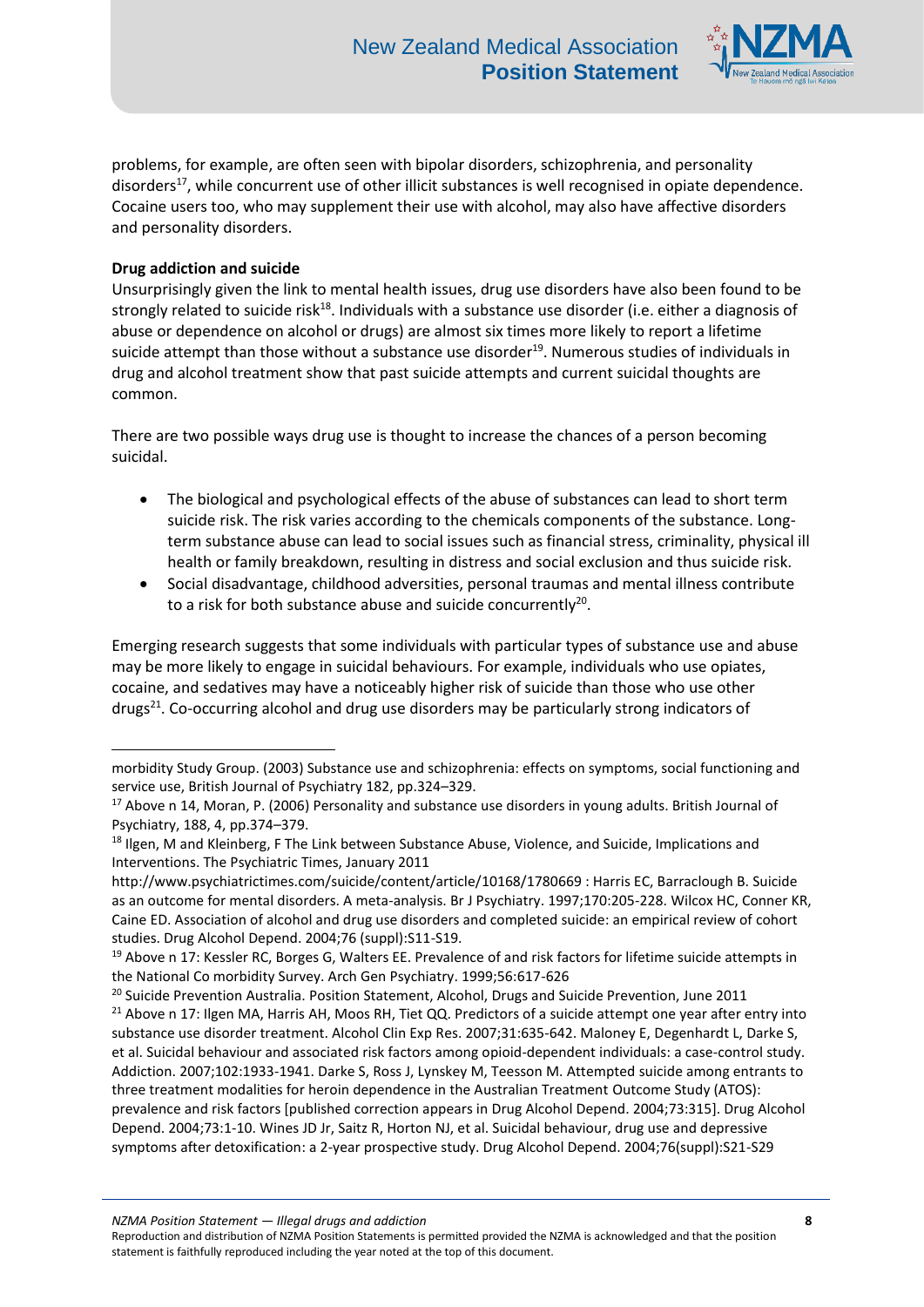

increased risk of suicide<sup>22</sup>. Thus, the severity of substance use disorders (i.e. a greater number of substances or misuse of more than one substance) may predict a greater likelihood of suicide.

# **Treatment**

As the Law Commission recently noted in its review of the Misuse of Drugs Act 1975<sup>23</sup> drug use is often depicted across a continuum from no use through to severe dependence. This in turn means that there is a need for a broad range of drug treatment services that meet the differing levels of need for intervention efficiently. Intensive residential programmes are expensive to deliver but are needed for a small number of users. Intensive out-patient programmes, such as day programmes suit the majority of people with drug problems.

The Law Commission also noted in its review that submissions to it on this issue had advised that:

- an overall addiction treatment strategy is needed
- services are fragmented − there is a lack of an effective structure for delivering treatment, both in the criminal justice sector and more generally for the rest of the population
- specialist services for specific population groups, including Mäori, Pacific people and Asian people in some regions are needed
- there are gaps in specialist services available for youth
- a better geographical spread of services is needed
- greater cooperation is needed between the criminal justice system and alcohol and drug services to make the best possible use of opportunities for delivering treatment through the justice sector<sup>24</sup>.

The NZMA agrees that the above list is a reasonable summation of the issues surrounding treatment.

Moreover, research done in the United States of America shows that addiction treatment can be both successful and cost effective. Mental Health America noted in its position statement that the conclusion that addiction treatment is effective is found in over 600 published scientific studies, and that the benefits outweigh the costs significantly<sup>25</sup>.

Because illegal drug use is never likely to be completely eradicated the NZMA considers that a harm reduction approach should be taken in respect of those individuals who are unlikely to ever be drug free. The focus of harm reduction policies and programmes would be the reduction of harmful consequences of substance use without necessarily requiring any reduction in use. These harms may be related to health, social, or economic factors that affect the individual, community and society as a whole.

1

*NZMA Position Statement — Illegal drugs and addiction* **9**

<sup>&</sup>lt;sup>22</sup> Above n 17: Preuss UW, Schuckit MA, Smith TL, et al. Comparison of 3190 alcohol-dependent individuals with and without suicide attempts. Alcohol Clin Exp Res. 2002;26:471-477.

<sup>&</sup>lt;sup>23</sup> Law Commission, Controlling and Regulating Drugs; A review of the Misuse of Drugs Act 1975. Report no 122. April 2011 http://www.lawcom.govt.nz/sites/default/files/publications/2011/05/part\_2\_-

\_report\_controlling\_and\_regulating\_drugs.pdf.

 $\overline{24}$  Above n 22.

<sup>&</sup>lt;sup>25</sup> Mental Health America, Position Statement 33: Substance Use, Abuse, or Dependence and Co-Occurring Interactive Disorders http://www.nmha.org/go/position-statements/33 : Marwick, CP and McLellan, AT (1996) "Myths About the Treatment of Addiction," The Lancet, p 347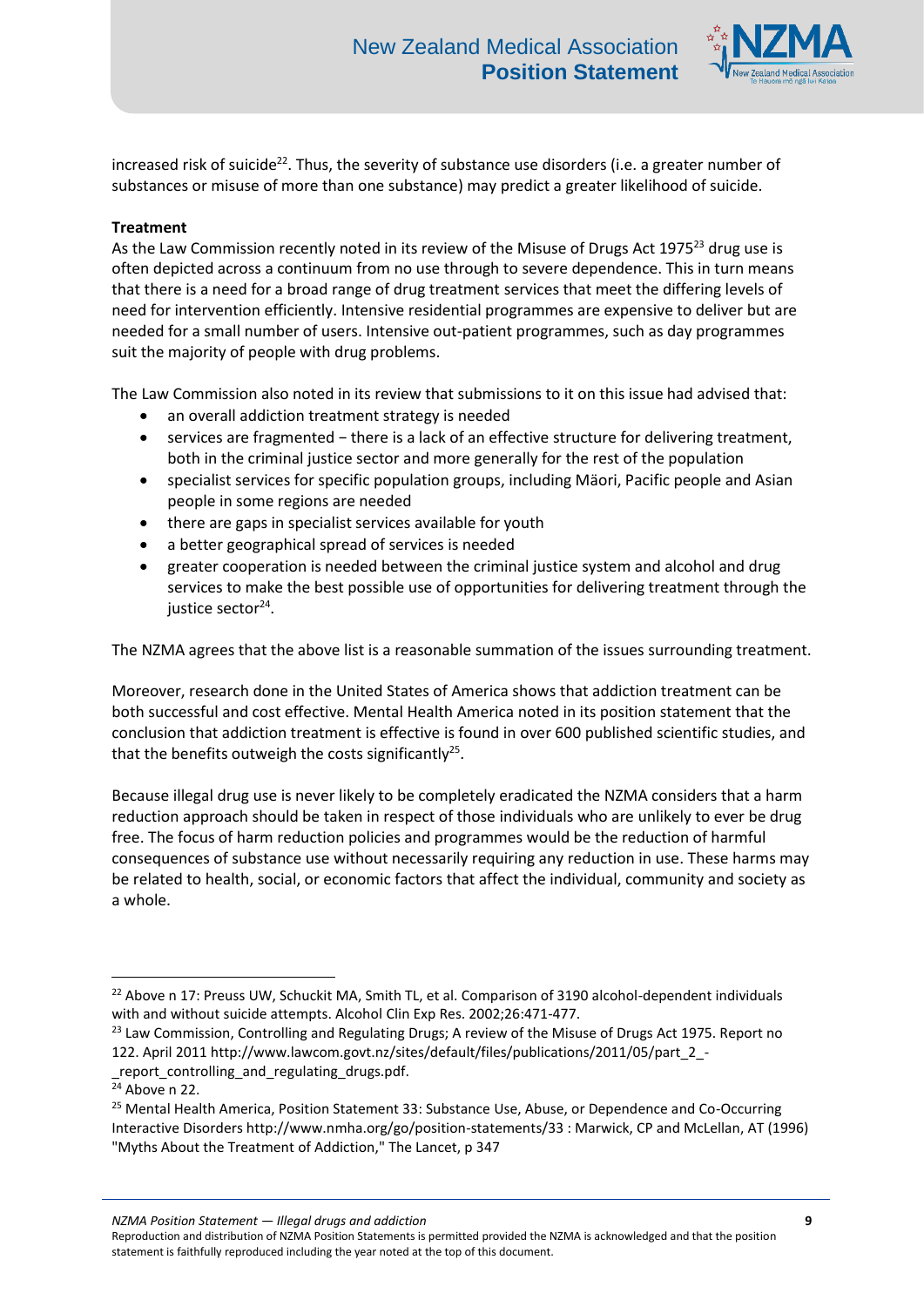

# **Government intervention**

Given the effects illicit drugs have on people and the overall cost of treatment that is borne by the public health system, the government takes steps to enforce the laws regarding illicit drugs. In April 2011 the Law Commission produced its review of the Misuse of Drugs Act 1975<sup>26</sup> ("the Act") and made 144 recommendations. Among these were the following recommendations.

- The Act should be repealed and replaced with new legislation which is to be administered by the Ministry of Health.
- A mandatory cautioning scheme is established for personal use and possession (note it is proposed that the scheme not be available to youth offenders who are dealt with through the youth justice system).
- The limitation periods in the Act are abolished so that drug offences are subject to the same limitation periods as other criminal offences.
- The profit forfeiture regime in the Act is retained to enable the forfeiture of any dealing proceeds.
- A statutory requirement is created that, following a conviction for any drug offence, a judge must order the forfeiture and destruction of any unlawful items to which the conviction relates.
- A separate funding stream is set up through the justice sector for the treatment of offenders with alcohol and drug problems.
- Subject to further analysis of the cost effectiveness and availability of funding, the government should consider establishing a drug pilot court.

These all seem sensible and the NZMA supports the recommendations.

### **Pill testing at festivals**

Pill testing allows people to anonymously submit samples of illegal drugs for forensic analysis, and provides individualised feedback of results and counselling as appropriate. The NZMA believes that there is sufficient evidence to justify the introduction of carefully designed pill testing trials at festivals as a harm reduction strategy.<sup>27</sup> Importantly, when people are told their pills contain substances that are other than what had been intended to be purchased, a considerable proportion choose not to take the pill. The research also suggests that drug users who use testing services do

*NZMA Position Statement — Illegal drugs and addiction* **10**

**<sup>.</sup>**  $26$  Above n 22

<sup>&</sup>lt;sup>27</sup> Measham FC. Drug safety testing, disposals and dealing in an English field: Exploring the operational and behavioural outcomes of the UK's first onsite 'drug checking' service. Int J Drug Policy. 2018 Nov 28. pii: S0955- 3959(18)30275-5; Makkai T, et al. Report on Canberra GTM Harm Reduction Service, 2018, Harm Reduction Australia; Johnston J, et al. A survey of regular ecstasy users' knowledge and practices around determining pill content and purity: implications for policy and practice. Int J Drug Policy. 2006:17(6)464-72; Barratt MJ, et al. Global review of drug checking services operating in 2017. Drug Policy Modelling Program Bulletin, 2018, No. 24. Sydney, Australia: National Drug and Alcohol Research Centre, UNSW Sydney; Barratt MJ, Pill testing or drug checking in Australia: Acceptability of service design features. Drug and Alcohol Review; 2018:37(2):226- 236